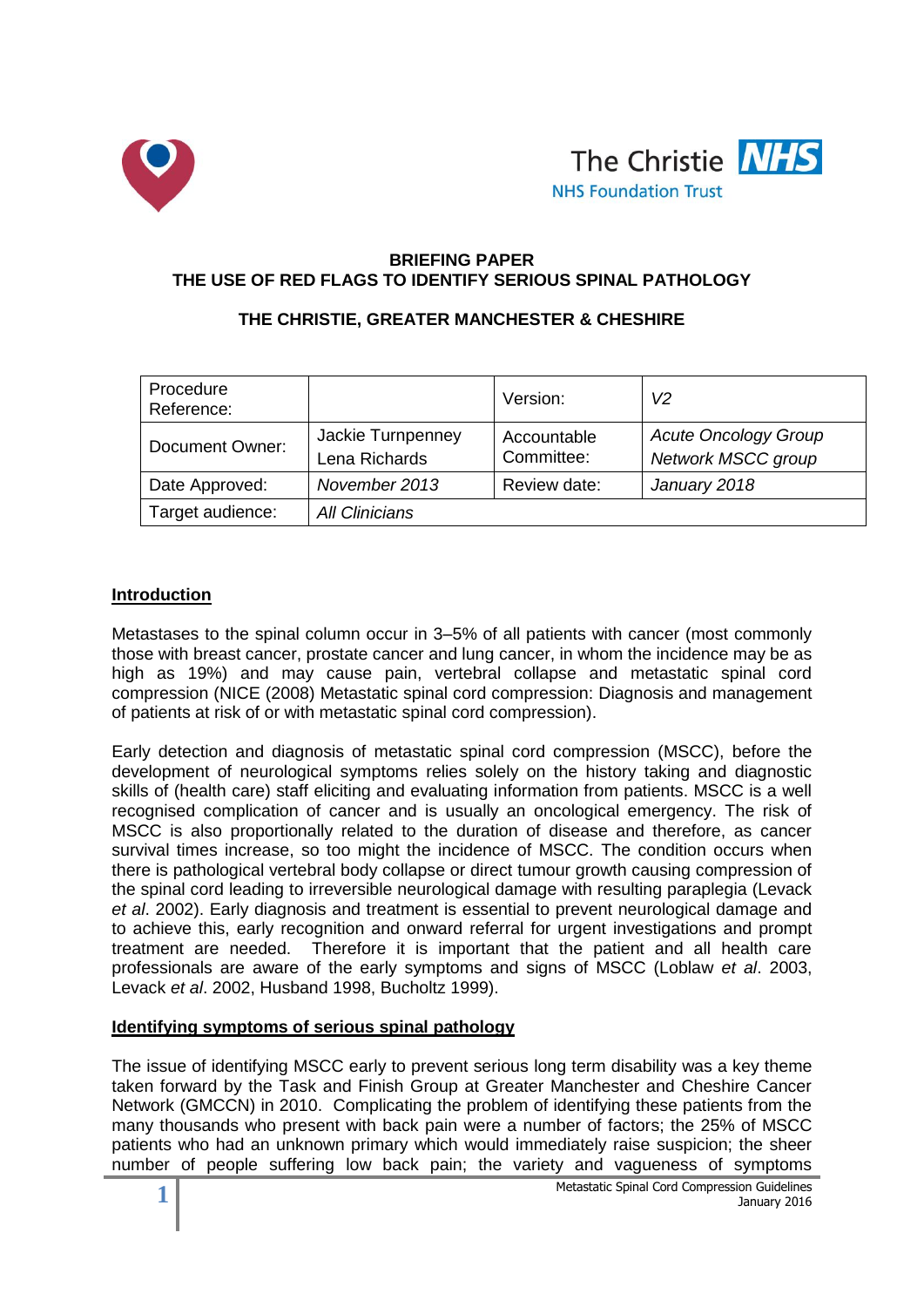articulated by the patients (funny feelings, heavy legs etc); the broad range of locations at which people presented with potential symptoms where very often the staff were not specialists in cancer.

It became very obvious that to make any impact at all, the level of awareness of the 'red flags' which potentially indicated the presence of MSCC had to be raised and raised across a wide variety of staff.

#### **The Red Flag card**

The idea of a credit card sized reminder of the red flags was proposed and seemed to offer a quick, visually attractive way of helping to promote the message and raise awareness across a broad range of health professionals. The work to define the key messages was taken forwards by a team of people. This included three physiotherapists each within a different specialty – musculoskeletal, oncology and academia. An overview of progress was given by an orthopaedic consultant and a strategic perspective by the cancer network.

Bringing the expertise from this multidisciplinary group together has been extremely valuable as they could see the problem from a variety of angles; the community based issue of MSCC being a rare but significant and potentially life limiting diagnosis and the oncology issue of the need for early identification and referral onto an agreed pathway of care. The team produced a piece of work that is in itself very simple but has a very significant well thought out message.

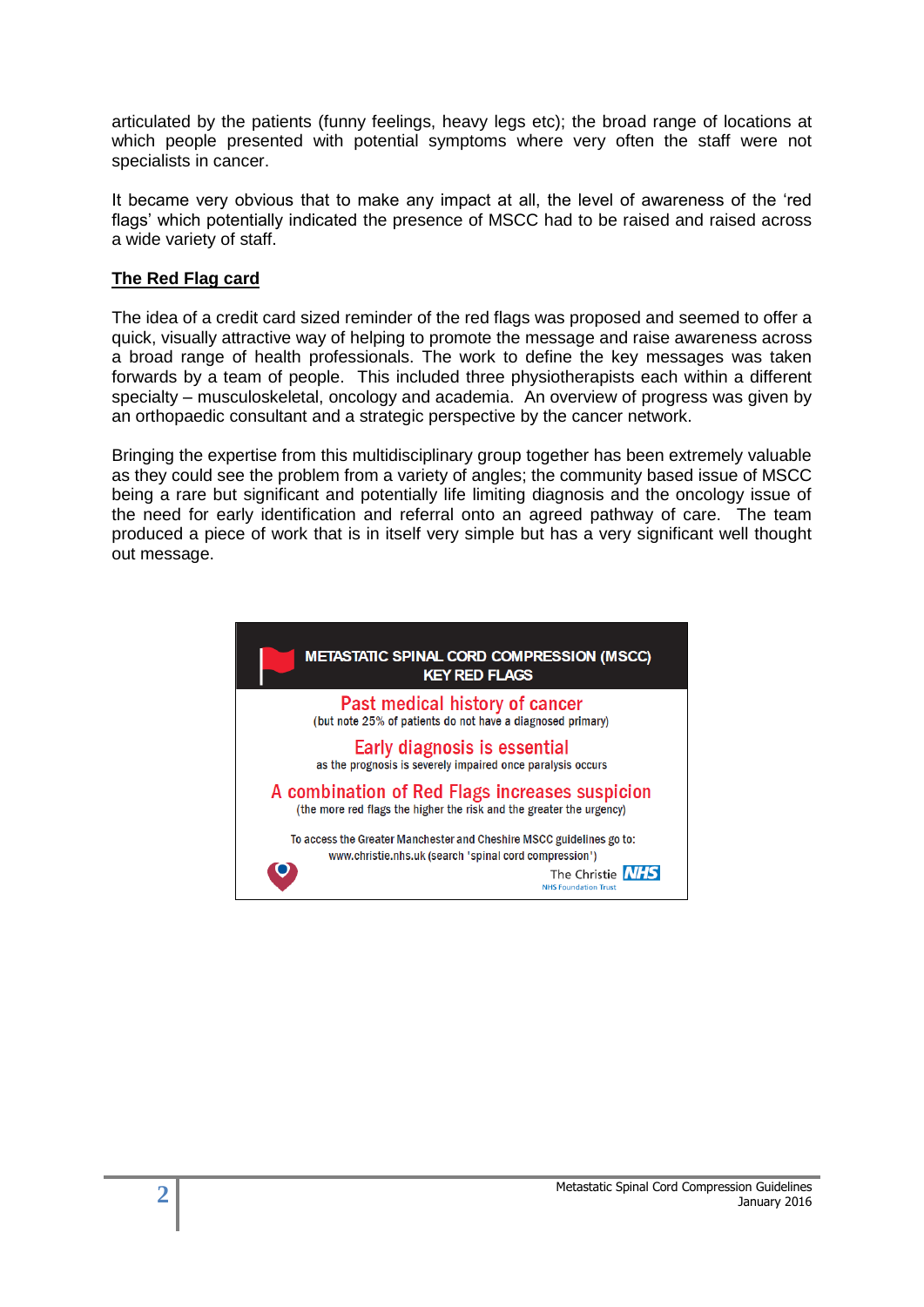

The cards were initially used within the Greater Manchester & Cheshire Cancer Network (bearing the GMCCN logo). Following publication of an article in the Frontline magazine which accompanies Physiotherapy, the journal of the Chartered Society of Physiotherapy, there was a big increase in interest nationally. The demand for use of the cards increased rapidly and many organisations have now added their own logo to the cards for distribution in their localities.

Thousands of cards have been circulated widely within the United Kingdom. The cards have been distributed to many different health care settings, to named MSCC leads in each organisation for onward dissemination within relevant departments such as A/E departments, rehab staff, Clinical Nurse Specialists. The cards have also been distributed to Walk-in Centre's, GP's, GP Out of Hours services, etc and followed up with on-site training when requested to do so. The demand has been enormous and the card has significantly raised the profile of MSCC. At 8p per card this is a cost-effective way of helping deliver this key messages so that health staff can have at hand easily available clinical information that can make a big difference. For example:

*"Having recently had cause to further increase our awareness about the importance of spotting early indicators for cancer within our practice and subsequently reading about the red flag cards in this months Frontline, I was wondering how we could obtain some of these cards (there are 17 in our practice.) We would be very happy to pay the going rate and postage".* 

*"I was wondering whether you might be able to help us out. I read your comments in Frontline in relation to your red card alert system with some alarm in regards to the number of malignancy that are coming through your service. Although we are a small service averaging about 100-120 referrals a month we don't seem to picking up similar percentages despite most likely a similar population base. I do have some of your previous work and we have been following that but I was wondering whether you could possibly send me a PDF or word version of your red card system to see and compare with our current protocols to make sure we are doing everything correctly. Look forward to hearing from you in the future".*

# **Summary**

This piece of work has already raised awareness, and will continue to educate health professionals about combinations of signs and symptoms which raise suspicion of MSCC. It gives guidance of appropriate specialist care pathways, enabling access to rapid diagnosis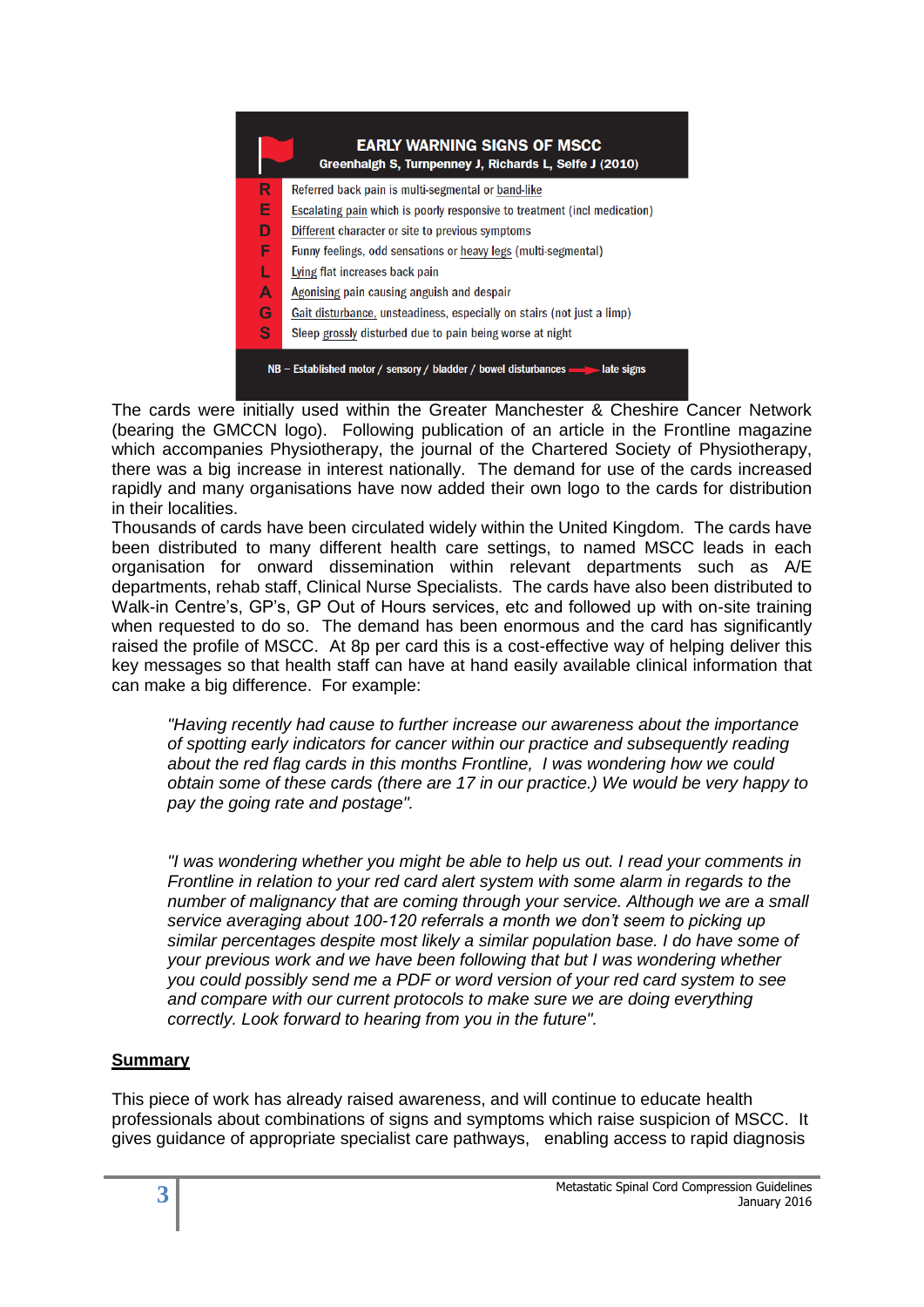and timely treatment thus preventing avoidable ill health and reduced life expectancy. The following extracts from recent emails illustrate how raising awareness can make a difference.

#### *Dear Sue,*

 *Thank you so much for the talk you did yesterday at the professionals meeting. It was very poignant to me personally as my friend passed away with this just last November. I sat in disappointment and then anger that I hadn't heard your talk 2 years ago so I could have maybe helped and advised them along the pathway and then the realisation of how much time was wasted in the assessment and treatment of my friend. Her case did certainly not follow the guidelines you demonstrated yesterday, and it has left me with a lot of questions. Obviously I don't have all the facts about my friends case and I am not sure how compliant they were or if they were in denial.*

*As a health professional I am annoyed with myself that I didn't recognise her first symptoms for what they were.*

#### *Thanks again,*

*xxxxxxx*

*"I recently attended the 'Spinal Masqueraders' day in Cambridge and you said you wanted feedback re spinal mets and the red flag card.*

*I had a patient last week that I actually saw prior to your study day. An MRI came back showing spinal metastases and I reviewed her retrospectively so I can let you know her signs on assessment. She had:*

- *• Thoracic band like pain for 3 months with history of thoracic X-ray done by GP which showed no bony signs apart from partial collapse of the 8th thoracic vertebra*
- *• Chest X-ray normal*
- *• Referred leg pain which was new*
- *• she was taking morphine for the pain and not managing*
- *• No history of cancer*
- *• No bladder/bowel/saddle anaesthesia*
- *• Night pain was waking her at night*

*After a chat with the Orthopaedic team I arranged an urgent MRI of the thoracic and lumbar spine which came back showing large metastatic deposits at 4 thoracic vertebrae and imminent cord compression at one vertebral segment.*

*Now, looking back at your talk, I should have argued the case for a 24hr scan but we have major problems here with the radiology department and orthopaedics accepting these people. This case has helped strengthen the argument and we are currently reviewing the pathway to take to Radiology to get this sorted.*

*Your lectures were really helpful and I hope we can ensure care improves here on the back of your evidence".*

This last correspondance clearly illustrates the problem that needs to be addressed. The patient had four of the eight red flags described on the MSCC card, all of which in isolation are less significant but when in combination are indicative of serious spinal pathology requiring urgent specialist attention. This is the key message this card will assist in delivering.